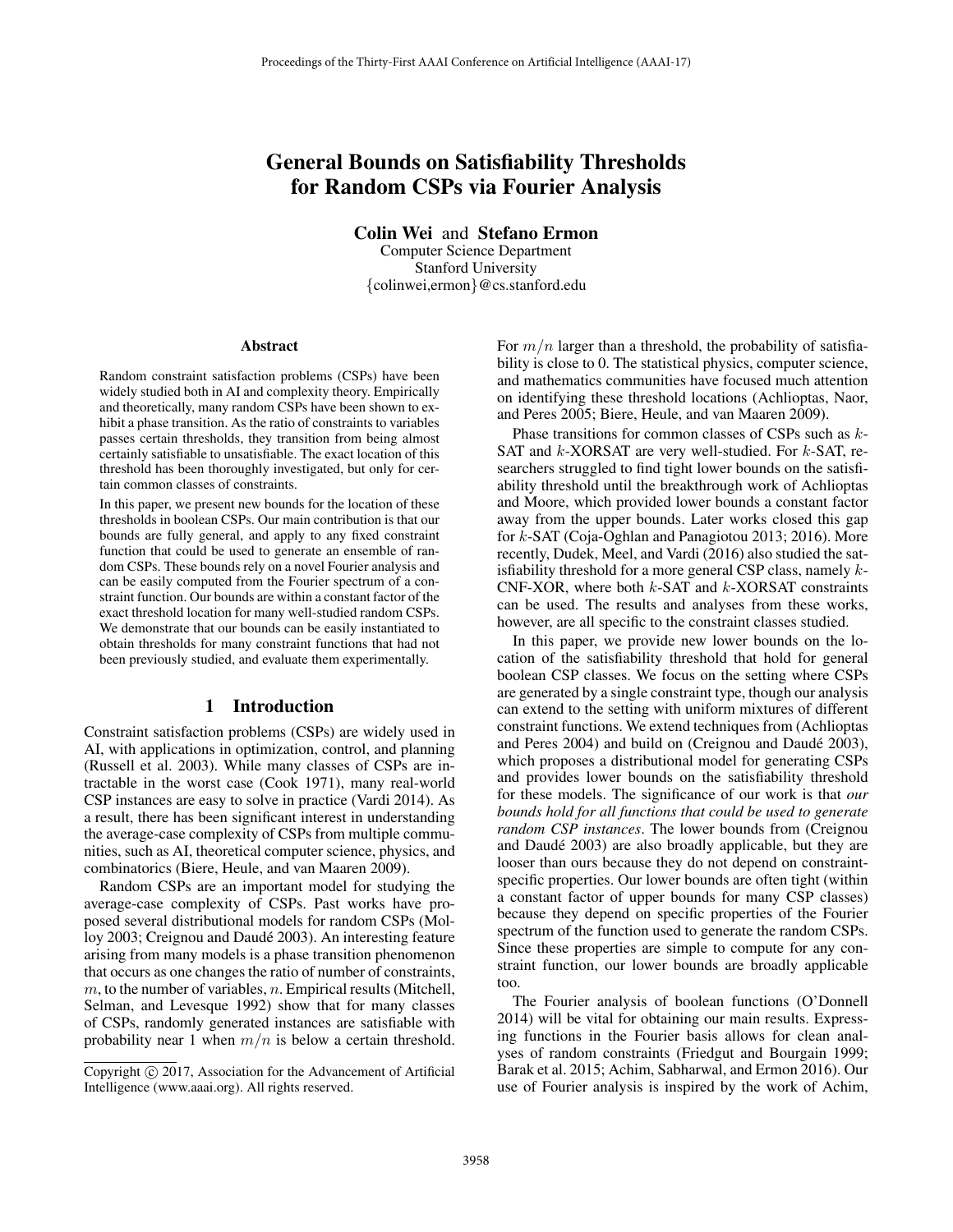Sabharwal, and Ermon (2016), who analyze the Fourier spectra of random hash functions used as constraints in CSPbased model counting. We show that the Fourier spectrum of our constraint-generating function controls the level of spatial correlation in the set of satisfying assignments to the random CSP. If the Fourier spectrum is concentrated on first and second order coefficients (corresponding to "low frequencies"), this correlation will be very high, roughly increasing the variance of the number of solutions to a random CSP and decreasing the probability of satisfiability. In related work, Montanari, Restrepo, and Tetali (2011) also use Fourier analysis to provide tight thresholds in the case where odd Fourier coefficients are all zero.

## 2 Notation and Preliminaries

In this section, we will introduce the preliminaries necessary for presenting our main theorem. First, we formally define our distribution for generating random CSPs, inspired from (Creignou and Daudé 2003).

We will use  $n$  and  $m$  to denote the number of variables and number of constraints in our CSPs, respectively. We will also let  $f: \{-1, 1\}^k \rightarrow \{0, 1\}$  denote a binary function and refer to  $f$  as our constraint function. Often we use the term "solution set of f" to refer to the set  $\{u : f(u)=1\}$ . Using the constraint function  $f$ , we create constraints by applying f to a signed subset of  $k$  variables.

**Definition 1** (Constraint). Let  $I = (i_1, \ldots, i_k)$  be an or*dered tuple of* k *indices in* [n]*, and let* s *be a sign vector from*  $\{-1,1\}^k$ *. Given a vector*  $\sigma \in \{-1,1\}^n$ *, we will define the vector*  $\sigma_{I,s}$  *of size k as follows:* 

$$
\sigma_{I,s} = (s_1 \sigma_{i_1}, \dots, s_k \sigma_{i_k})
$$
 (1)

*Now we can denote the application of* f *to these indices by*  $f_{I,s}(\sigma) = f(\sigma_{I,s})$ *. We call*  $f_{I,s}$  *a constraint, and we say that*  $\sigma \in \{-1,1\}^n$  *satisfies the constraint*  $f_{I,s}$  *if*  $f_{I,s}(\sigma)=1$ *.* 

The definition of a CSP generated from  $f$  follows.

Definition 2 (CSP generated from f). *We will represent a CSP with* m *constraints and* n *variables generated from* f *as a collection of constraints*  $C_f(n,m)$  =  ${f_{I_1,s_1}, \ldots, f_{I_m,s_m}}$ *. Then*  $\sigma \in {-1,1}^n$  *satisfies*<br> $C_{\epsilon}(n, m)$  if  $\sigma$  satisfies  $f_{I_{\epsilon}}$  for  $i = 1 - m$  $C_f(n, m)$  *if*  $\sigma$  *satisfies*  $f_{I_j, s_j}$  *for*  $j = 1, \ldots, m$ *.* 

**Example 1** (3-SAT). Let  $f : \{-1, 1\}^3 \rightarrow \{1, 0\}$  where  $f(u) = 0$  *for*  $u = (-1, -1, -1)$  *and*  $f(u) = 1$  *for all other* u*. Then* f *is the constraint function for the 3-SAT problem.*

With these basic definitions in place, we are ready to introduce the model for random CSPs.

#### 2.1 Random CSPs

We discuss our model for randomly generating  $C_f(n, m)$ , and formally define a "satisfiability threshold."

To generate instances of  $C_f(n,m)$ , we simply choose  $I_1, \ldots, I_m$  and  $s_1, \ldots, s_m$  uniformly at random. For completeness, we sample without replacement, i.e. there are no repeated variables in a constraint, and no duplicate constraints. However, sampling with replacement does not affect final results. For the rest of this paper we abuse notation

and let  $C_f(n, m)$  denote a randomly generated CSP instance following this model.

Now we formally discuss satisfiability thresholds. We let  $r = m/n$ . For many constraint functions f, there exist thresholds  $r_{f,\text{sat}}$  and  $r_{f,\text{unsat}}$  such that

$$
\lim_{n \to \infty} \Pr[C_f(n, rn) \text{ is satisfiable}] = \begin{cases} 1 \text{ if } & r < r_{f,\text{sat}} \\ 0 \text{ if } & r > r_{f,\text{unsat}} \end{cases}
$$

In general, it is unknown whether  $r_{f,\text{sat}} = r_{f,\text{unsat}}$ , but for some problems such as  $k$ -SAT (for large  $k$ ) and  $k$ -XORSAT, affirmative results exist (Ding, Sly, and Sun 2015; Pittel and Sorkin 2016). If  $r_{f, \text{sat}} = r_{f, \text{unsat}}$ , then we say that the random CSP  $C_f(n, m)$  exhibits a sharp threshold in  $m/n$ .

We are concerned with finding lower bounds  $r_{f, \text{low}}$  on  $r_{f,unsat}$  such that there exists a constant  $C > 0$  independent of  $n$  so that for sufficiently large  $n$ ,

 $Pr[C_f(n, rn) \text{ is satisfiable}] > C \text{ for all } r < r_{f,\text{low}}$  (2)

For CSP classes with a sharp threshold, (2) implies that

$$
\lim_{n \to \infty} \Pr[C_f(n, rn) \text{ is satisfiable}] = 1 \text{ for all } r < r_{f, \text{low}}
$$

We also wish to find upper bounds 
$$
r_{f,\text{up}}
$$
 such that  
\n
$$
\lim_{n \to \infty} \Pr[C_f(n, rn) \text{ is satisfiable}] = 0 \text{ for all } r > r_{f,\text{up}}
$$

For an example of these quantities instantiated on a concrete example, refer to the experiments in Section 5.

We provide a value for  $r_{f,\text{up}}$  which was derived earlier in (Creignou and Daudé 2003). Dubois (2001) and Creignou, Daudé, and Dubois (2007) provide methods for obtaining tighter upper bounds, but the looser values that we use are sufficient for showing that  $r_{f,low}$  is on the same asymptotic order as  $r_{f,\text{unsat}}$  for many choices of f.

The bound  $r_{f,low}$  depends on both the symmetry and size of the solution set of f. The more assignments  $u \in \{-1,1\}^k$ such that  $f(u) = 1$ , the more likely it is that each constraint is satisfied. Increased symmetry reduces the variance in the number of solutions to  $C_f(n, rn)$ , so solutions are more spread out among possible CSPs in our class and the probability that  $C_f(n, rn)$  will have a solution is higher. We will formally quantify this symmetry in terms of the Fourier spectrum of  $f$ , which we introduce next.

#### 2.2 Fourier Expansion of Boolean Functions

We discuss basics of Fourier analysis of boolean functions. For a detailed review, refer to (O'Donnell 2014). We define the vector space  $\mathcal{F}_k$  of all functions mapping  ${-1, 1}^k$  to R. The set  $\mathcal{F}_k$  has the inner product  $\langle f_1, f_2 \rangle = \sum_{u \in \{-1, 1\}^k} f_1(u) f_2(u)/2^k$  for any  $f_1, f_2 \in \mathcal{F}_k$ .  $u \in \{-1,1\}^k$   $f_1(u) f_2(u)/2^k$  for any  $f_1, f_2 \in \mathcal{F}_k$ .<br>This inner product space has orthonormal ba

This inner product space has orthonormal basis vectors  $\chi_S$ , where the parity functions  $\chi_S$  follow  $\chi_S(u) = \prod_{i \in S} u_i$ <br>for all  $S \subset [k]$  subsets of the k indices. Because  $(\chi_S)_{\sigma \in \mathbb{N}}$ for all  $S \subseteq [k]$ , subsets of the k indices. Because  $(\chi_S)_{S \subseteq [k]}$ forms an orthonormal basis, if we write

$$
\hat{f}(S) = \langle f, \chi_S \rangle = \frac{1}{2^k} \sum_{u \in \{-1, 1\}^k} f(u) \chi_S(u) \tag{3}
$$

then we can write  $f$  as a linear combination of these vectors:  $f = \sum_{S \subseteq [k]} f(S) \chi_S$ . We note that when  $S = \emptyset$ , the empty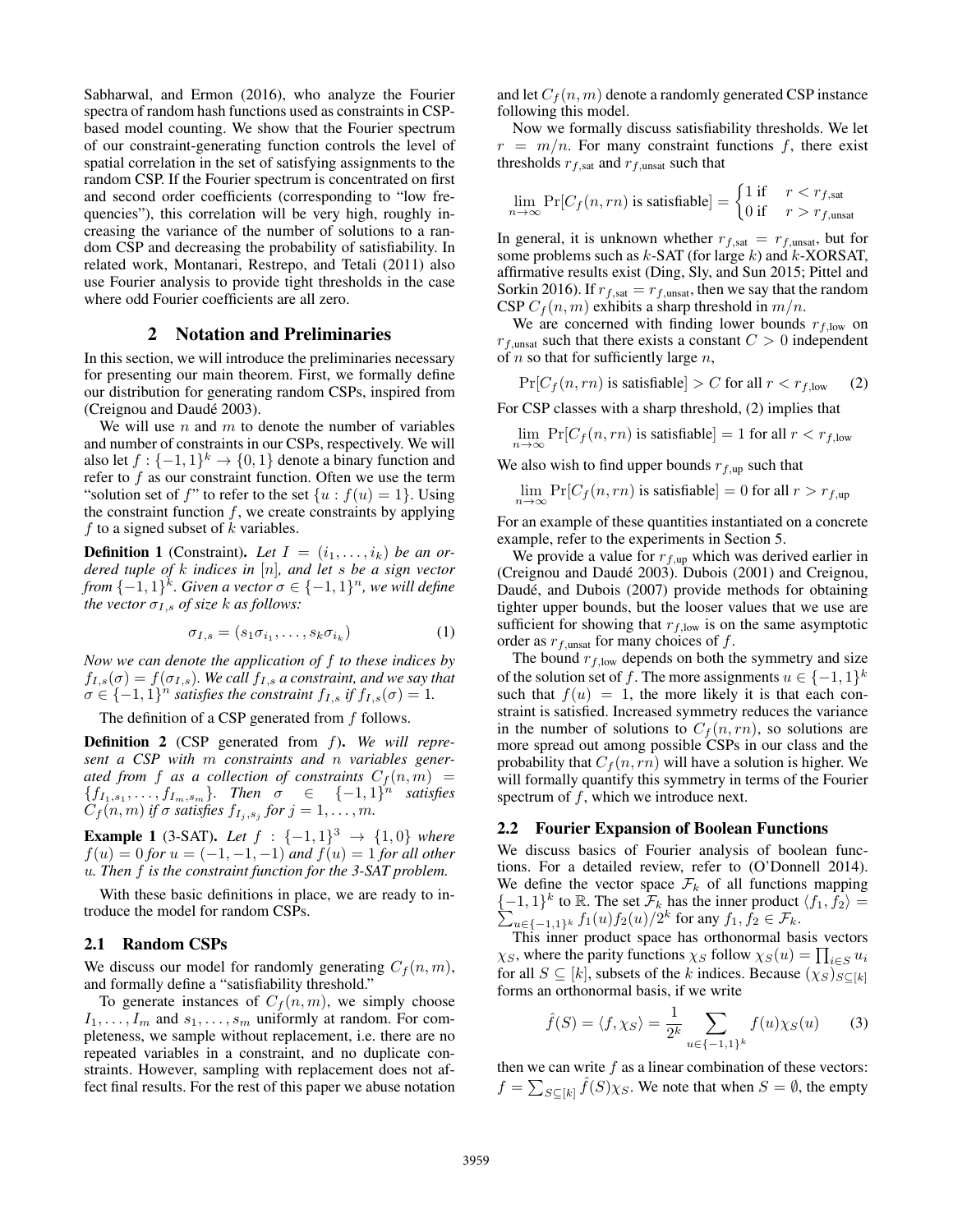set,  $\hat{f}(\emptyset)$  is simply the average of f over  $\{-1, 1\}^k$ . We will refer to the coefficients  $(f(S))_{S\subseteq[k]}$  as the Fourier spectrum of f. Since these coefficients are well-studied in theoretical computer science (O'Donnell 2014), the Fourier coefficients of many boolean functions are easily obtained.

**Example 2** (3-SAT). *For* 3-SAT,  $\hat{f}(\emptyset) = 7/8$ .  $\hat{f}(\{1\}) =$  $\hat{f}(\{2\}) = \hat{f}(\{3\}) = 1/8$ *, and*  $\hat{f}(\{1,2\}) = \hat{f}(\{2,3\}) =$  $\hat{f}(\{1,3\}) = -1/8.$ 

Representing f in the Fourier bases will facilitate our proofs, providing a simple way to express expectations over our random CSPs. The Fourier spectrum can also provide a measure of "symmetry" in f - if some values of  $\hat{f}(S)$  are high where  $|S| = 1$ , then satisfying assignments to f are more skewed in the variable corresponding to S. We will show how this impacts satisfiability in Section 3.2.

## 3 Main Results

We provide simple formula for  $r_{f,up}$ . A similar result is in (Creignou and Daudé 2003), and the full proof is in the companion technical report.

Proposition 1. *For all constraint functions* f*, let*

$$
r_{f,\text{up}} = \frac{\log 2}{\log 1/\hat{f}(\emptyset)} < \frac{\log 2}{1 - \hat{f}(\emptyset)}
$$

 $\iint r \geq r_{f,up}$ ,  $\lim_{n\to\infty} \Pr[C_f(n, rn) \text{ is satisfiable}] = 0.$ 

*Proof Sketch.* We compute the expected solution count for  $C_f(n, rn)$ . The expected solution count will scale with  $\hat{f}(\emptyset)$ , since  $2^{k} \hat{f}(\emptyset)$  is simply the number of  $u \in \{-1,1\}^{k}$  where  $f(u)=1$  and therefore governs how easily each constraint will be satisfied. If  $r>r_{f,\text{up}}$ , the expected solution count converges to 0 as  $n \to \infty$ , so Markov's inequality implies that the probability that a solution exists goes to 0.

Next, we will present our value for  $r_{f,low}$ . First, some notation: let  $U = \{u \in \{-1,1\}^k : f(u) = 1\}$ , and let A be the  $k \times |U|$  matrix whose columns are the elements of u. We will use  $A<sup>+</sup>$  to denote the Moore-Penrose pseudoinverse of A. For a reference on this, see (Barata and Hussein 2012). Finally, let 1 be the  $|U|$ -dimensional vector of 1's.

**Example 3** (3-SAT). *For* 3-SAT,  $k = 3$  *and*  $|U| = 7$ *, and we can write* A *as follows (up to permutation of its columns):*

$$
A = \left[ \begin{array}{rrrrrr} 1 & 1 & 1 & -1 & -1 & -1 \\ 1 & 1 & -1 & -1 & 1 & 1 & -1 \\ 1 & -1 & 1 & -1 & 1 & -1 & 1 \end{array} \right]
$$

*where columns of* A *satisfy the* 3*-SAT constraint function.*

The following main theorem provides the *first computable equation for obtaining lower bounds that are specific to the constraint-generating function* f*.*

Theorem 1. *For all constraint functions* f*, let*

$$
r_{f,low} = \frac{1}{2} \frac{c}{1-c} \text{ where } c = \hat{f}(\emptyset) - \frac{\mathbf{1}^T A^+ A \mathbf{1}}{2^k}
$$

*If*  $r < r_{f,low}$ , then there exists a constant  $C > 0$  such that  $\lim_{n \to \infty} \Pr[C_f(n, rn)]$  is satisfiable  $\geq C$  $\lim_{n\to\infty} \Pr[C_f(n, rn) \text{ is satisfiable}] > C.$ 

The lower bound  $r_{f,low}$  is an increasing function of c which is dependent on two quantities. First, with higher values of  $\tilde{f}(\emptyset)$ ,  $C_f(n, rn)$  will have more satisfying assignments on average, so c and the threshold value will be higher. Second, c depends on the level of symmetry in the solution set of  $f$ , which we will show is connected to the Fourier spectrum of f. We explain this dependence in Section 3.2.

In comparison, Creignou and Daudé (2003) obtain lower bounds which depend only on the arity of f. While we cannot make an exact comparison because Creignou and Daude´ use a different random CSP ensemble, for reference, they provide the general lower bound of  $1/(ke^k - k)$  expected constraints per variable for functions of arity  $k$ . Our bounds are much tighter because of their specificity while remaining simple to compute. To demonstrate, we instantiate our bounds for some example constraint functions in Figure 1. Whereas their bounds are exponentially decreasing in  $k$ , our bounds are constant or increasing in  $k$  for the functions shown.

### 3.1 Constraint Functions in Figure 1

We define the constraint functions in Figure 1. Unless specified otherwise, they will be in the form  $f : \{-1,1\}^k \rightarrow$  $\{0,1\}.$ 

- 1. k-SAT:  $f(u)=0$  if u is the all negative ones vector, and  $f(u)=1$  otherwise.
- 2. k-XORSAT:  $f(u) = 1(\chi_{[k]}(u) = -1)$
- 3. k-NAESAT:  $f(u) = 0$  if u is the all negative ones or all ones vector, and  $f(u)=1$  otherwise.
- 4. k-MAJORITY: Defined when k is odd,  $f(u)=1$  if more than half of the variables of  $u$  are 1.
- 5. a-MAJ  $\otimes$  3-MAJ: Defined when a is odd, where f:  ${-1, 1}^{3a} \rightarrow {0, 1}$ . Defined as the composition of a-MAJORITY on a groups of 3-MAJORITY, as follows:

$$
f(u_1, \ldots, u_{3a}) =
$$
  

$$
f_{a-\text{MAJ}}(f_{3-\text{MAJ}}(u_1, u_2, u_3), \ldots, f_{3-\text{MAJ}}(u_{3a-2}, u_{3a-1}, u_{3a}))
$$

- 6. k-MOD-3:  $f(u)=1$  when the number of 1's in u is divisible by 3, and 0 otherwise.
- 7. OR<sub>b</sub>⊗ XOR<sub>a</sub>: In this case,  $f : \{-1, 1\}^{ab} \rightarrow \{0, 1\}$ , and f is the composition of a OR over  $b$  groups of XORs over a variables, as follows:

$$
f(u_1, \ldots, u_{ab}) =
$$
  

$$
f_{OR_b}(f_{XOR_a}(u_1, \ldots, u_a), \ldots, f_{XOR_a}(u_{ab-a+1}, \ldots, u_{ab}))
$$

While the last four constraint functions have not been analyzed much in the existing CSP literature, these types of general constraints are of practical interest because of (Achim, Sabharwal, and Ermon 2016), which performs probabilistic inference by solving CSPs based on arbitrary hash functions. For example, Achim, Sabharwal, and Ermon (2016) show that MAJORITY constraints are effective in practice for solving probabilistic inference problems.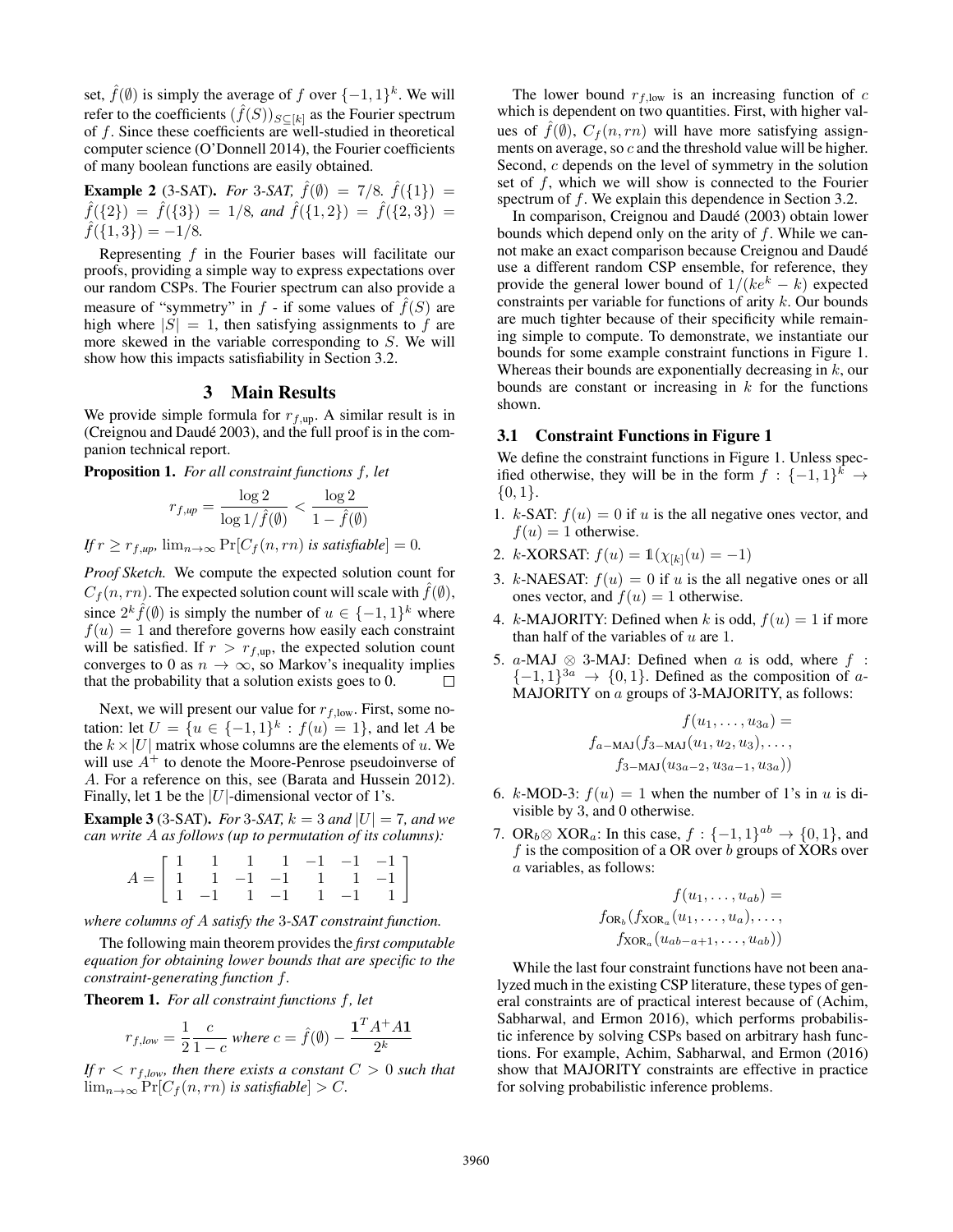| CSP class $(f)$       | Best lower bound on $r_{f,\text{unsat}}$                | Our bound $r_{f, \text{low}}$                                                                                                                                                               | Upper bound $r_{f,\text{up}}$  |
|-----------------------|---------------------------------------------------------|---------------------------------------------------------------------------------------------------------------------------------------------------------------------------------------------|--------------------------------|
| $k$ -XORSAT           |                                                         |                                                                                                                                                                                             |                                |
| $k$ -SAT              | $2^k \ln 2 - \frac{1 + \ln 2}{2} - o_k(1)$              | $2^{k-1} - O(k)$                                                                                                                                                                            | $2^k \ln 2$                    |
| $k$ -NAESAT           | $2^{k-1}\ln 2 - \frac{\ln 2}{2} - \frac{1}{4} - o_k(1)$ |                                                                                                                                                                                             | $2^{k-1} \ln 2$                |
| $k$ -MAJORITY         |                                                         | $\begin{array}{ c } \hline & 2^{k-2}-\frac{1}{2} \\\frac{\frac{1}{2}-k\left(\frac{k-1}{2}\right)^2 2^{-2k+1}}{1+k\left(\frac{k-1}{2}\right)^2 2^{-2k+2}}=0.111-o_a(1) \\\hline \end{array}$ |                                |
| a-MAJ $\otimes$ 3-MAJ |                                                         | $\frac{\frac{1}{2}-3a\left(\frac{a-1}{a-1}\right)^2 2^{-2a-1}}{1+3a\left(\frac{a-1}{a-1}\right)^2 2^{-2a-2}}=0.177-o_a(1)$                                                                  |                                |
| $k$ -MOD-3            |                                                         | $rac{1}{4} - o_k(1)$                                                                                                                                                                        | $\frac{\ln 2}{\ln 3} + o_k(1)$ |
| $OR_b \otimes XOR_a$  |                                                         | $2^{b-1} - 1/2$                                                                                                                                                                             | $2^{b-1} \ln 2$                |

Figure 1: We compare the best known lower bounds on the satisfiability threshold to our lower and upper bounds. For k-XORSAT (Pittel and Sorkin 2016), k-SAT (Ding, Sly, and Sun 2015), and k-NAESAT (Coja-Oglan and Panagiotou 2012), the numbers listed are known as exact sharp threshold locations. For the last four, we do not know of existing lower bounds. ⊗ is the composition operator for boolean functions, and we define these functions in Section 3.1.

## 3.2 Connecting Bounds with Fourier Spectrum

We explain how the Fourier spectrum can help us interpret Theorem 1. We first show the connection between  $c$  and the Fourier spectrum. Let  $f_{S:|S|=1}$  be the k-dimensional vector whose entries are Fourier coefficients of  $f$  for size 1 sets. Let B be the  $k \times k$  matrix with diagonal entries  $B_{ii} = \hat{f}(\emptyset)$ and off-diagonal entries  $B_{ij} = f(\{i, j\})$  for  $i \neq j$ .

Example 4 (3-SAT). *Following the coefficients in Example* 2, for 3-SAT,  $\hat{f}_{S:|S|=1} = (1/8, 1/8, 1/8)$  and

$$
B = \left[ \begin{array}{rr} 7/8 & -1/8 & -1/8 \\ -1/8 & 7/8 & -1/8 \\ -1/8 & -1/8 & 7/8 \end{array} \right]
$$

**Lemma 1.** When the rows of A are linearly independent,<br> $c = \hat{f}(\emptyset) = \hat{f}^T$   $B^{-1} \hat{f}$  $c = \hat{f}(\emptyset) - \hat{f}_{S:|S|=1}^T B^{-1} \hat{f}_{S:|S|=1}.$ 

From this lemma, we see that larger values of c corre-<br>and to smaller  $\hat{f}$  is a These terms will measure the spond to smaller  $f_{S:|S|=1}$ . These terms will measure the amount of "symmetry" in the solution set for f. The matrix amount of "symmetry" in the solution set for  $f$ . The matrix B and vectors  $f_{S:|S|=1}$  are easily obtained for many f since Fourier coefficients are well-studied (O'Donnell 2014).

Figure 1 shows how  $\hat{f}(\emptyset) - c$  and f relate. Since k-SAT has a mostly symmetric solution set,  $f_{k-SAT}(\emptyset) - c = O(k/2^{2k})$  since  $c = 1 - 2^{-k} - O(k/2^{2k})$  which is small  $O(k/2^{2k})$  since  $c = 1 - 2^{-k} - O(k/2^{2k})$ , which is small<br>compared to  $\hat{f}$  ((a) The solution at of k NAESAT compared to  $f_{k-SAT}(\emptyset)$ . The solution set of k-NAESAT is completely symmetric as if  $f_{k-\text{NAESAT}}(x) = 1$ , then  $f_{k-\text{NAESAT}}(-x) = 1$ . Thus,  $f_{k-\text{NAESAT}}$  has 0 weight on Fourier coefficients for sets with odd size so we can compute that  $f_{k-\text{NAESAT}}(\emptyset) - c = 0$ . k-MAJORITY, however, is less symmetric, as shown by larger first order coefficients. Here, the bound in Figure 1 gives  $\lim_{k\to\infty} \hat{f}_{k-\text{MAJORITY}}(\emptyset) - c =$  $1/\pi$ , which is large compared to  $\hat{f}_{k-\text{MAJORITY}}(\emptyset) \approx 1/2$ .

## 4 Proof Strategy

Our proof relies on the second moment method, which has been applied with great success to achieve lower bounds for

problems such as k-SAT (Achlioptas and Peres 2004) and k-XORSAT (Dubois and Mandler 2002). The second moment method is based on the following lemma, which can be derived using the Cauchy-Schwarz inequality:

Lemma 2. *Let* X *be any real-valued random variable. Then*

$$
Pr[X \neq 0] = Pr[|X| \neq 0] \ge \frac{E[|X|]^2}{E[X^2]} \ge \frac{E[X]^2}{E[X^2]} \tag{4}
$$

If X is only nonzero when  $C_f(n, rn)$  has a solution, we obtain lower bounds on the probability that a solution exists by upper bounding  $E[X^2]$ . For example, we could let X be the number of solutions to  $C_f(n, rn)$ . However, as shown in (Achlioptas and Peres 2004), this choice of  $X$  fails in most cases. Whether two different assignments satisfy  $C_f(n, rn)$ is correlated: if the assignments are close in Hamming distance and one assignment is satisfying, it is more likely that the other is satisfying as well. This will make  $E[X^2]$  much larger than  $E[X]^2$ , so (4) will not provide useful information.<br>Figure 2a demonstrates this failure for k-SAT Achliontas Figure 2a demonstrates this failure for  $k$ -SAT. Achlioptas and Peres (2004) show formally that the ratio  $E[X]^2/E[X^2]$ <br>will decrease exponentially (albeit at a slow rate). On the will decrease exponentially (albeit at a slow rate). On the other hand, k-NAESAT is "symmetric", so the second moment method works directly here. In the plot,  $E[X]^2/E[X^2]$ <br>for 3-NAESAT stays above a constant. This also follows forfor 3-NAESAT stays above a constant. This also follows formally from our main theorem as well as (Achlioptas and Moore 2002). We formally define our requirements on symmetry in (13).

We circumvent this issue by weighting solutions to reduce correlations before applying the second moment method. As in (Achlioptas and Peres 2004), we use a weighting which factors over constraints in  $C_f(n, rn)$  and apply the second moment method to the random variable

$$
X = \sum_{\sigma \in \{-1,1\}^n} \prod_{c \in C_f(n, rn)} w(\sigma, c) \tag{5}
$$

where  $C_f(n, rn)$  is a collection of constraints  ${f_1, s_1, \ldots, f_{I_m, s_m}}$  and the randomness in X comes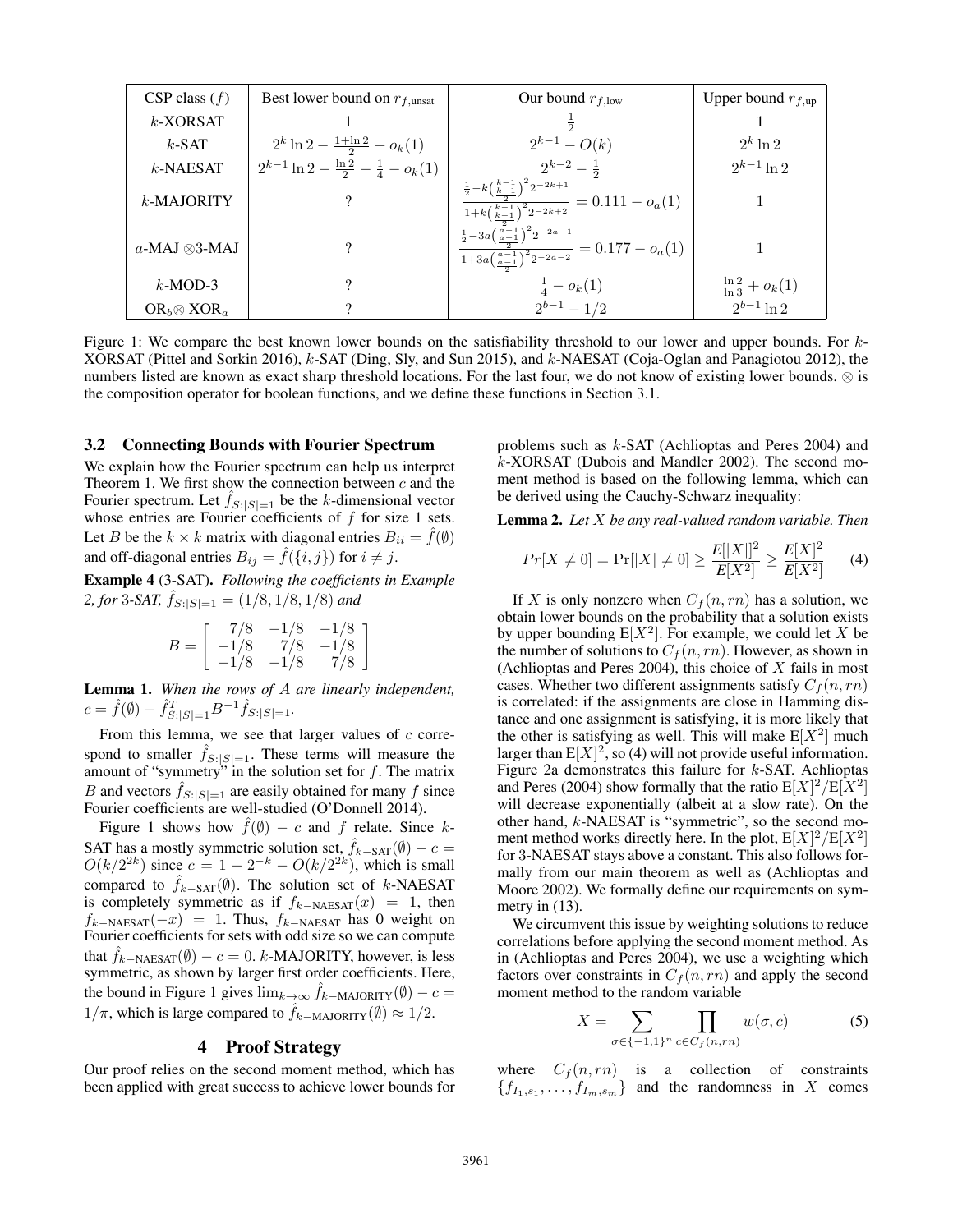over the choices of  $I_i$ ,  $s_j$ . Now we can restrict our attention to constraint weightings of the form  $w(\sigma, f_{I,s}) = w(\sigma_{I,s}).$ In the special case where  $w(\sigma_{I,s}) = f(\sigma_{I,s})$ , X will simply represent the number of solutions to  $C_f(n, rn)$ . In general, we require  $w(\sigma_{I,s})=0$  whenever  $f(\sigma_{I,s})=0$ . This way, if  $X \neq 0$ , then  $C_f(n, rn)$  must have a solution.

For convenience, we assume that the index sets  $I_1, \ldots, I_m$ are sampled with replacement. They are chosen uniformly from  $[n]^k$ . We also allow constraints to be identical. In the companion technical report, we justify why proofs in this companion technical report, we justify why proofs in this setting carry over to the without-replacement setting in Section 2.1 and also provide full proofs to the lemmas presented below.

In this setting, we will compute the first and second moments of the  $X$  chosen in (5) in terms of the Fourier spectrum of w.

Lemma 3. *The squared first moment of* X *is given by*

$$
E[X]^2 = 2^{2n} (\hat{w}(\emptyset)^2)^{rn}
$$
 (6)

*Proof.* We can expand  $E[X]$  as follows:

$$
E[X] = \sum_{\sigma \in \{-1,1\}^n} E\left[\prod_{j=1}^{rn} w(\sigma_{I_j, s_j})\right]
$$
  
= 
$$
\sum_{\sigma \in \{-1,1\}^n} E[w(\sigma_{I,s})]^{rn}
$$
 (7)

where we used the fact that constraints are chosen independently. Now we claim that for any  $u \in \{-1,1\}^k$ ,

$$
\Pr[\sigma_{I,s} = u] = \frac{1}{2^k}
$$

This follows from the fact that we choose s uniformly over  $\{-1, 1\}^k$  and our definition of  $\sigma_{L,s}$  in (1) Thus  $\{-1, 1\}^k$  and our definition of  $\sigma_{I,s}$  in (1). Thus,

$$
E[w(\sigma_{I,s})] = \sum_{u \in \{-1,1\}^k} w(u) Pr[\sigma_{I,s} = u]
$$

$$
= \frac{1}{2^k} \sum_{u \in \{-1,1\}^k} w(u)
$$

$$
= \hat{w}(\emptyset)
$$

Plugging back into (7) gives the desired result.

Next, we will compute the second moment  $E[X^2]$ .

**Lemma 4.** Let  $g_w(\alpha) = \sum_{S \subseteq [k]} (2\alpha - 1)^{|S|} \hat{w}(S)^2$ . The *second moment of* X *is given by*

$$
E[X^2] = 2^n \sum_{j=0}^n \binom{n}{j} g_w(j/n)^{rn}
$$
 (8)

The function  $g_w(\alpha)$  is similar to the noise sensitivity of a boolean function (O'Donnell 2003) and measures the correlation in the value of w between two assignments  $\sigma$ ,  $\tau$  which overlap at  $\alpha(\sigma, \tau)$ n locations. As a visual example, Figure 2b shows how  $g_w(\alpha)$  changes for k-XORSAT with varying k. The key of our proof is showing that  $E[w(\sigma_{I,s})w(\tau_{I,s})] =$  $g_w(\alpha(\sigma,\tau))$  for a random constraint  $f_{I,s}$ .

We will now write  $E[X]^2$  in terms of  $g_w$ . Since  $g_w(1/2) =$ <br>(b)<sup>2</sup> plugging this into (6) gives us  $\hat{w}(0)^2$ , plugging this into (6) gives us

$$
E[X]^2 = 2^{2n} g_w(1/2)^{rn}
$$
 (9)

This motivates us to apply the following lemma from (Achlioptas and Peres 2004), which will allow us to translate bounds on  $g_w(\alpha)$  into bounds on  $E[X]^2/E[X^2]$ :

**Lemma 5.** *Let*  $\phi$  *be any real, positive, twice-differentiable function on* [0, 1] *and let*

$$
S_n = \sum_{j=0}^n \binom{n}{j} \phi(j/n)^n
$$

*Define*  $\psi$  *on* [0, 1] *as*  $\psi(\alpha) = \frac{\phi(\alpha)}{\alpha(1-\alpha)^{1-\alpha}}$ . If there exists  $\alpha_{\max} \in (0, 1)$  *such that*  $\psi(\alpha_{\max}) > \psi(\alpha)$  *for all*  $\alpha \neq \alpha_{\max}$ *, and*  $\psi''(\alpha_{\text{max}}) < 0$ *, then there exist constants*  $B, C > 0$ *such that for all sufficiently large* n*,*

$$
B\psi(\alpha_{\max})^n \le S_n \le C\psi(\alpha_{\max})^n \tag{10}
$$

To apply the lemma, we can define  $\phi_r(\alpha) = g_w(\alpha)^r$  and  $\psi_r(\alpha) = \frac{\phi_r(\alpha)}{\alpha^{\alpha}(1-\alpha)^{1-\alpha}}$ . Then from (9), we note that

$$
\psi_r(1/2)^n = 2^n (g_w(1/2)^r)^n = \mathbb{E}[X]^2/2^n \qquad (11)
$$

On the other hand, from (8),

$$
\sum_{j=0}^{n} {n \choose j} \phi_r(j/n)^n = \mathbb{E}[X^2]/2^n \tag{12}
$$

so if the conditions of Lemma 5 hold for  $\alpha_{\text{max}} = 1/2$ , we recover that  $E[X]^2/E[X^2] \ge C$  for some constant  $C > 0$ .<br>One requirement for  $\psi_{\alpha}(\alpha)$  to be maximized at  $\alpha$ 

One requirement for  $\psi_r(\alpha)$  to be maximized at  $\alpha$  =  $1/2$  is that  $\psi'_r(1/2) = 0$ . Expanding  $\psi'_r(1/2)$  gives  $2a_{r-1}(1/2)^{r-1}(ra'(1/2)) = 0$ . Since  $a_{r-1}(1/2) = \hat{w}(0)^2 > 0$  $2g_w(1/2)^{r-1}(r g'_w(1/2)) = 0$ . Since  $g_w(1/2) = \hat{w}(0)^2 > 0$  we thus require 0, we thus require

$$
g'_{w}(1/2) = 2 \sum_{S \subseteq [k]:|S|=1} \hat{w}(S)^{2} = 0 \tag{13}
$$

In order to satisfy (13), we need  $\hat{w}(S)=0$  for all  $S \subseteq [k]$ where  $|S| = 1$ . To use Lemma 5, we would like to choose w such that  $(13)$  holds. We discuss how to choose w to optimize our lower bounds in the companion technical report. In the next section, we will provide  $r$  so that the conditions of Lemma 5 hold at  $\alpha = 1/2$  for arbitrary w when (13) is satisfied.

#### **4.1 Bounding the Second Moment For Fixed**  $w$

We give a general bound on  $r$  in terms of our weight function w so that the conditions of Lemma 5 are satisfied for  $\alpha =$  $1/2$ . For now, the only constraint we place on w is that (13) holds. The next lemma lets us consider only  $\alpha \in [1/2, 1]$ .

**Lemma 6.** Let  $\alpha \geq 1/2$ . Then  $g_w(\alpha) \geq g_w(1-\alpha)$ .

This lemma follows because  $g_w(\alpha)$  is a polynomial in  $(2\alpha - 1)$  with nonnegative coefficients, and  $(2\alpha - 1) > 0$ for  $\alpha > 1/2$ .

Now we can bound  $\psi_r(\alpha)$  for  $\alpha \in [1/2, 1]$ . Combined with Lemma 6, the next lemma will give conditions on  $r$ such that  $\psi_r(1/2) > \psi_r(\alpha)$  for all  $\alpha \in [0, 1]$ .

 $\Box$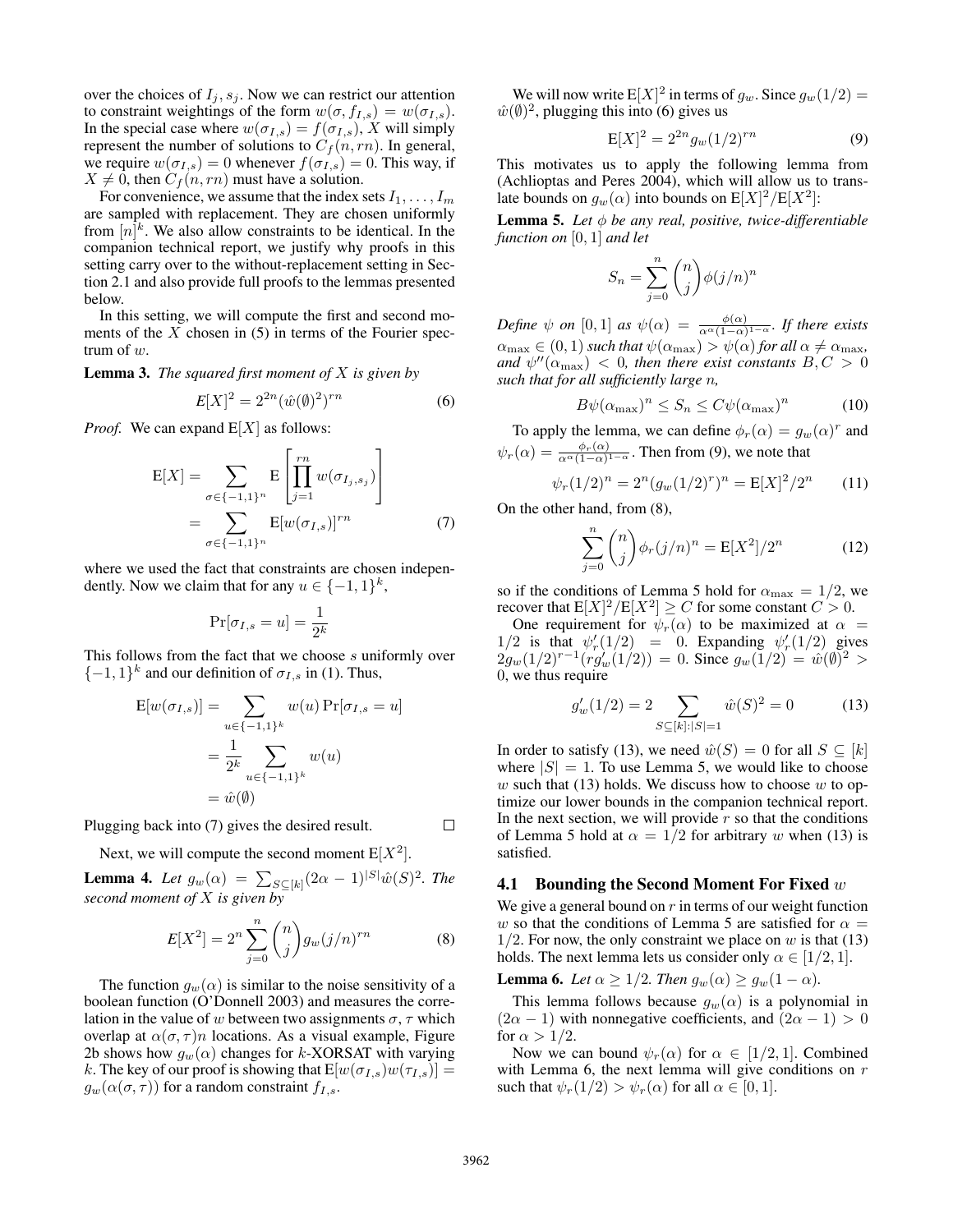

Figure 2: For concreteness, we provide sample plots of the relevant quantities in our proofs.

Lemma 7. *Let the weight function* w *satisfy* (13)*. If*

$$
r \le \frac{1}{2} \frac{\hat{w}(\emptyset)^2}{\sum_{S:|S| \ge 2} \hat{w}(S)^2}
$$
 (14)

 $\psi_r(1/2) > \psi_r(\alpha)$  for  $\alpha \in [0, 1]$  and  $\psi_r''(1/2) < 0$ .

Figure 2c shows how r controls the shape of the function  $\psi_r(\alpha)$ . As r increases,  $\psi_r''(1/2)$  becomes positive and  $\psi_r(\alpha)$  will no longer attain a local maximum in that region. The key will no longer attain a local maximum in that region. The key step in proving Lemma 7 is rearranging  $\psi_r(1/2) > \psi_r(\alpha)$ and simplify calculations by using approximations for the logarithmic terms that appear.

Our bound on r compares the average of w over  $\{-1,1\}^k$ with the correlations between  $w$  and the Fourier basis functions. If  $w$  has strong correlations with the other Fourier basis functions, two assignments which are equal at  $\alpha n$  variables will likely either be both satisfying or both not satisfying as  $\alpha$  approaches 1. This increases  $E[X^2]$  but not  $E[X]^2$ <br>and makes Lemma 2 provide a trivial bound if r is too large and makes Lemma 2 provide a trivial bound if  $r$  is too large. Thus, if  $w$  has strong correlations with the Fourier basis functions, we must choose smaller  $r$  as reflected by (14).

To get the tightest bounds, we wish to maximize the expression in (14). Although we prove our lemma for general w requiring only (13), we also need  $w(u)=0$  whenever  $f(u)=0$  to apply our lemma to satisfiability. Recalling our definition of X in (5), this condition ensures that  $C_f(n, rn)$ has a solution whenever  $X \neq 0$ . Thus,

$$
w(u) = \lambda(u)f(u) \tag{15}
$$

for some  $\lambda : \{-1, 1\}^k \to \mathbb{R}$ . If we disregard (13), choosing  $\lambda(u)=1$  would maximize the bound on r in (14). The additional requirement of (13) for the second moment method to succeed can be viewed as a "symmetrization penalty" on r. In the companion technical report, we discuss how to choose w to optimize our bound on r while satisfying  $(13)$  and  $(15)$ .

#### 4.2 Proving the Main Theorem

We will combine our lemmas to prove Theorem 1.

*Proof of Theorem 1.* We wish to apply the second moment method on X defined in  $(5)$ , where w is a function we use to weigh assignments to individual constraints. We choose  $w$  as described in the full version of the paper, which satisfies both (13) and (15). Since  $w$  satisfies (15),  $Pr[C_f(n, rn)]$  is satisfiable  $] \geq Pr[X \neq 0] \geq E[X]^2/E[X^2]$ <br>by Lemma 2. Now we will use Lemma 7 to show that the by Lemma 2. Now we will use Lemma 7 to show that the conditions for Lemma 5 are satisfied for  $\phi_r = g_w(\alpha)^r$  and r satisfying (14). For our choice of  $w$ , it follows from the derivations in the full technical report that the RHS of (14) becomes

$$
r < r_{f,low} = \frac{1}{2} \frac{c}{1 - c}
$$
 where  $c = \hat{f}(\emptyset) - \frac{\mathbf{1}^T A^+ A \mathbf{1}}{2^k}$ 

where A is defined in Section 3. There is a slight technical-<br>ity in directly applying Lemma 5 because  $\phi_{\tau}$  might not be ity in directly applying Lemma 5 because  $\phi_r$  might not be nonnegative for  $\alpha < 1/2$ ; we discuss this in the companion technical report. Now using (11) and (12), and applying Lemma 5, we can conclude that there exists  $C > 0$  such that

$$
\Pr[C_f(n, rn) \text{ is satisfiable}] \ge \mathbb{E}[X]^2 / \mathbb{E}[X^2] \ge C
$$

 $\Box$ 

for sufficiently large *n* and all  $r < r_{f,low}$ .

There remains a question of what  $r_{f,low}$  we can hope achieve using a second moment method proof where  $X$  is defined as in (5). The following lemma provides some intuition for this:

Lemma 8. *In order for the conditions of Lemma 5 to hold at*  $\alpha_{\text{max}} = 1/2$  *for X in the form of* (5) *and any choice of w satisfying* (15)*, we require*

$$
r < \log 2/\log \frac{1}{\hat{f}(\emptyset) - \frac{\mathbf{1}^T A^+ A \mathbf{1}}{2^k}} \le r_{f,up} = \frac{\log 2}{\log \frac{1}{\hat{f}(\emptyset)}} \tag{16}
$$

The difference of  $\mathbf{1}^T A^+ A \mathbf{1}/2^k$  in the lower logarithm compared to  $r_{f,\text{up}}$  can be viewed as a "symmetrization" penalty" necessary for our proof to work. While Lemma 8 does not preclude applications of the second moment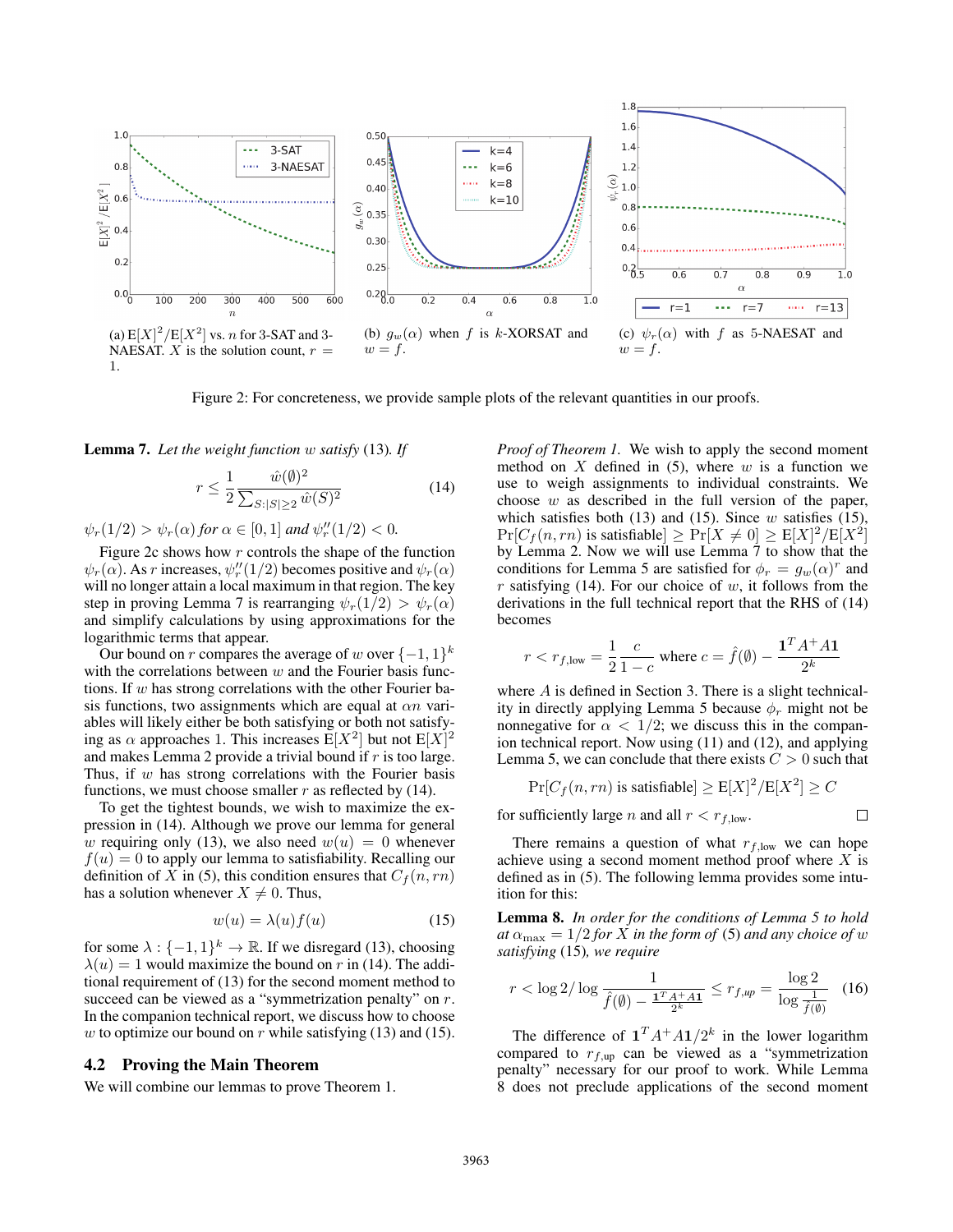

Figure 3: Proportion of CSPs satisfiable out of 50 trials vs. r for tribes functions. We show our bounds for reference.

method that do not rely on Lemma 5, consider what happens for r that do not satisfy (16). For these r, the function  $\psi_r(\alpha)$ must obtain a maximum at some  $\alpha^* \in [0, 1], \alpha^* \neq 1/2$ . If it also happens that  $\phi_r(\alpha)$  is nonnegative and twice differentiable on [0, 1], and  $\psi_r''(\alpha^*) < 0$ , then conditions of Lemma 5 hold, and applying it to  $\alpha_{\text{max}} = \alpha^*$  along with (10) (11) 5 hold, and applying it to  $\alpha_{\text{max}} = \alpha^*$  along with (10), (11), and (12) will actually imply that

$$
\frac{E[X]^2}{E[X^2]} \le \frac{1}{B} \left(\frac{\psi_r(1/2)}{\psi_r(\alpha^*)}\right)^n
$$

for some constant  $B > 0$ , which gives us an exponentially decreasing and therefore trivial lower bound for the second decreasing, and therefore trivial lower bound for the second moment method. Therefore, we believe that (16) is near the best lower bound on  $r_{f,\text{unsat}}$  that we can achieve by applying the second moment method on  $X$  in the form of (5).

## 5 Experimental Verification of Bounds

We empirically test our bounds with the goal of examining their tightness. For our constraint functions, we will use tribes functions. The tribes function takes the disjunction of b groups of a variables and evaluates to 1 or 0 based on whether the following formula is true:

$$
TRIBES_{a,b}(x_1,\ldots,x_{ab})=\vee_{i=0}^{b-1}(\wedge_{j=1}^a x_{ia+j})
$$

where +1 denotes true and <sup>−</sup>1 denotes false. For our experiments, we randomly generate CSP formulas based on TRIBES<sub>a, b</sub>. We use the Dimetheus<sup>1</sup> random CSP solver to solve these formulas, or report if no solution exists. We show our results in Figure 3. As expected, our values for lower bounds  $r_{f,low}$  are looser than the upper bounds  $r_{f,up}$ .

## 6 Conclusion

Using Fourier analysis and the second moment method, we have shown general bounds on  $m/n$ , the ratio of constraints to variables; for  $m/n$  below these bounds, there is constant probability that a random CSP is satisfiable. We demonstrate that our bounds are easily instantiated and can be applied to obtain novel estimates of the satisfiability threshold for many classes of CSPs. Our bounds depend on how easy it is to symmetrize solutions to the constraint function. We provide a heuristic argument to approximate the best possible lower bounds that our application of the second moment method can achieve; these bounds differ from upper bounds on the satisfiability threshold by a "symmetrization penalty." Thus, an interesting direction of future research is to determine whether we can provide tighter upper bounds that account for symmetrization, or whether symmetrization terms are an artificial product of the second moment method.

### 7 Acknowledgements

This work was supported by the Future of Life Institute (grant 2016-158687) and by the National Science Foundation (grant 1649208).

#### References

Achim, T.; Sabharwal, A.; and Ermon, S. 2016. Beyond parity constraints: Fourier analysis of hash functions for inference. In *Proceedings of The 33rd International Conference on Machine Learning*, 2254–2262.

Achlioptas, D., and Moore, C. 2002. The asymptotic order of the random k-SAT threshold. In *Foundations of Computer Science, 2002. Proceedings. The 43rd Annual IEEE Symposium on*, 779–788. IEEE.

Achlioptas, D., and Peres, Y. 2004. The threshold for random-SAT is  $2^k \log 2 - O(k)$ . *Journal of the American Mathematical Society* 17(4):947–973.

Achlioptas, D.; Naor, A.; and Peres, Y. 2005. Rigorous location of phase transitions in hard optimization problems. *Nature* 435(7043):759–764.

Barak, B.; Moitra, A.; O'Donnell, R.; Raghavendra, P.; Regev, O.; Steurer, D.; Trevisan, L.; Vijayaraghavan, A.; Witmer, D.; and Wright, J. 2015. Beating the random assignment on constraint satisfaction problems of bounded degree. *arXiv preprint arXiv:1505.03424*.

<sup>1</sup> https://www.gableske.net/dimetheus